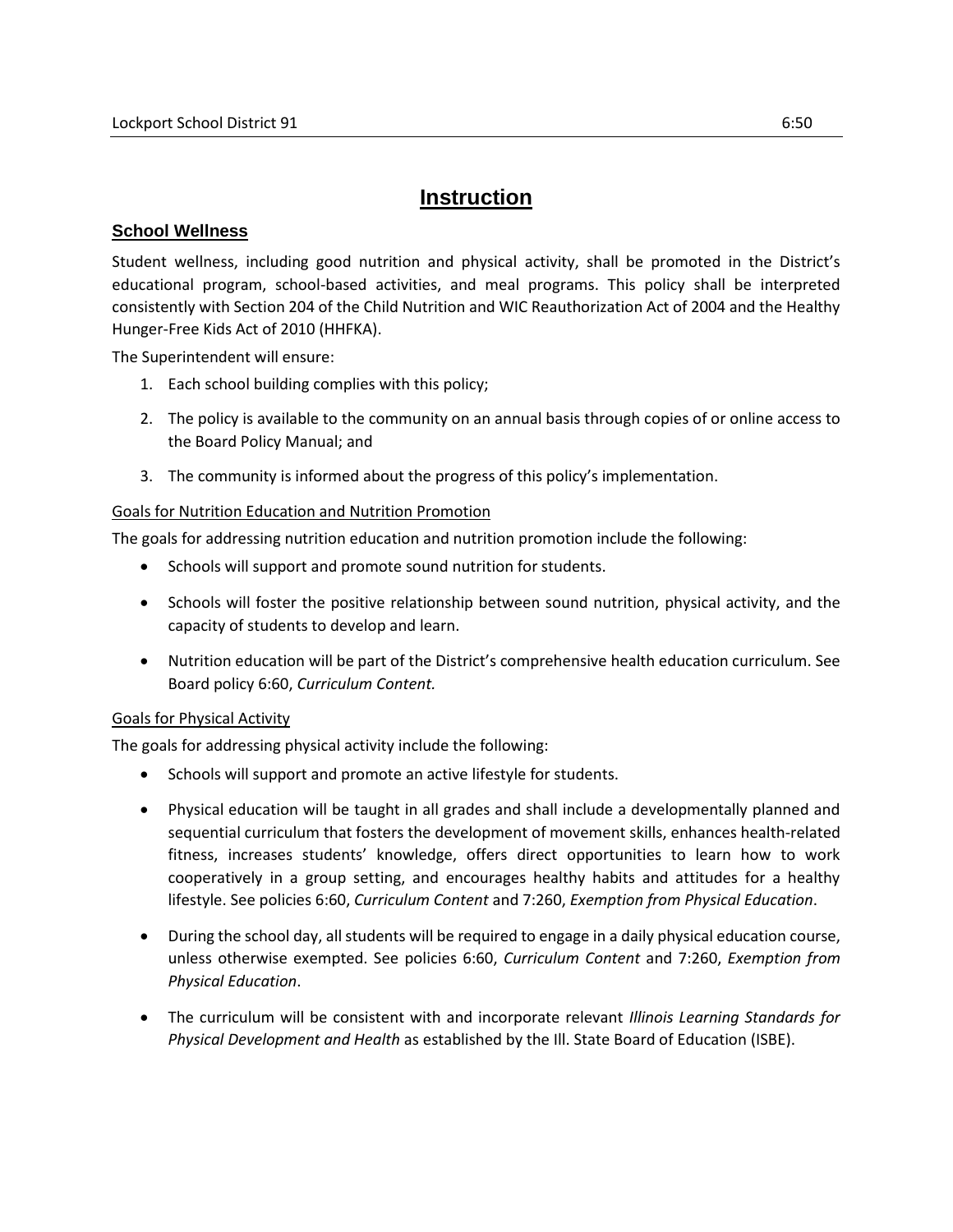## Nutrition Guidelines for Foods Available During the School Day; Marketing Prohibited

Students will be offered and schools will promote nutritious food and beverage choices during the school day that are consistent with Board policy 4:120, *Food Services* (requiring compliance with the nutrition standards specified in the U.S. Dept. of Agriculture's (USDA) *Smart Snacks* rules).

In addition, in order to promote student health and reduce childhood obesity, the Superintendent or designee shall:

- 1. Restrict the sale of *competitive foods*, as defined by the USDA, in the food service areas during meal periods;
- 2. Comply with all ISBE rules; and
- 3. Prohibit marketing during the school day of foods and beverages that do not meet the standards listed in Board policy 4:120, *Food Services*, i.e., in-school marketing of food and beverage items must meet *competitive foods* standards.

*Competitive foods* standards do not apply to foods and beverages available, but not sold in school during the school day; e.g., brown bag lunches, foods for classroom parties, school celebrations, and reward incentives.

## Exempted Fundraising Day (EFD) Requests

All food and beverages sold to students on the school campuses of participating schools during the school day must comply with the "general nutrition standards for competitive foods" specified in federal law.

ISBE rules prohibit EFDs for grades 8 and below in participating schools.

The Superintendent or designee in a participating school may grant an EFD for grades 9 through 12 in participating schools. To request an EFD and learn more about the District's related procedure(s), contact the Superintendent or designee. The District's procedures are subject to change. The number of EFDs for grades 9 through 12 in participating schools is set by ISBE rule.

## Guidelines for Reimbursable School Meals

Reimbursable school meals served shall meet, at a minimum, the nutrition requirements and regulations for the National School Lunch Program and/or School Breakfast Program.

## Unused Food Sharing Plan

In collaboration with the District's local health department, the Superintendent or designee will:

- 1. Develop and support a food sharing plan (Plan) for unused food that is focused on needy students.
- 2. Implement the Plan throughout the District.
- 3. Ensure the Plan complies with the Richard B. Russell National School Lunch Act, as well as accompanying guidance from the U.S. Department of Agriculture on the Food Donation Program.
- 4. Ensure that any leftover food items are properly donated to combat potential food insecurity in the District's community. *Properly* means in accordance with all federal regulations and State and local health and sanitation codes.